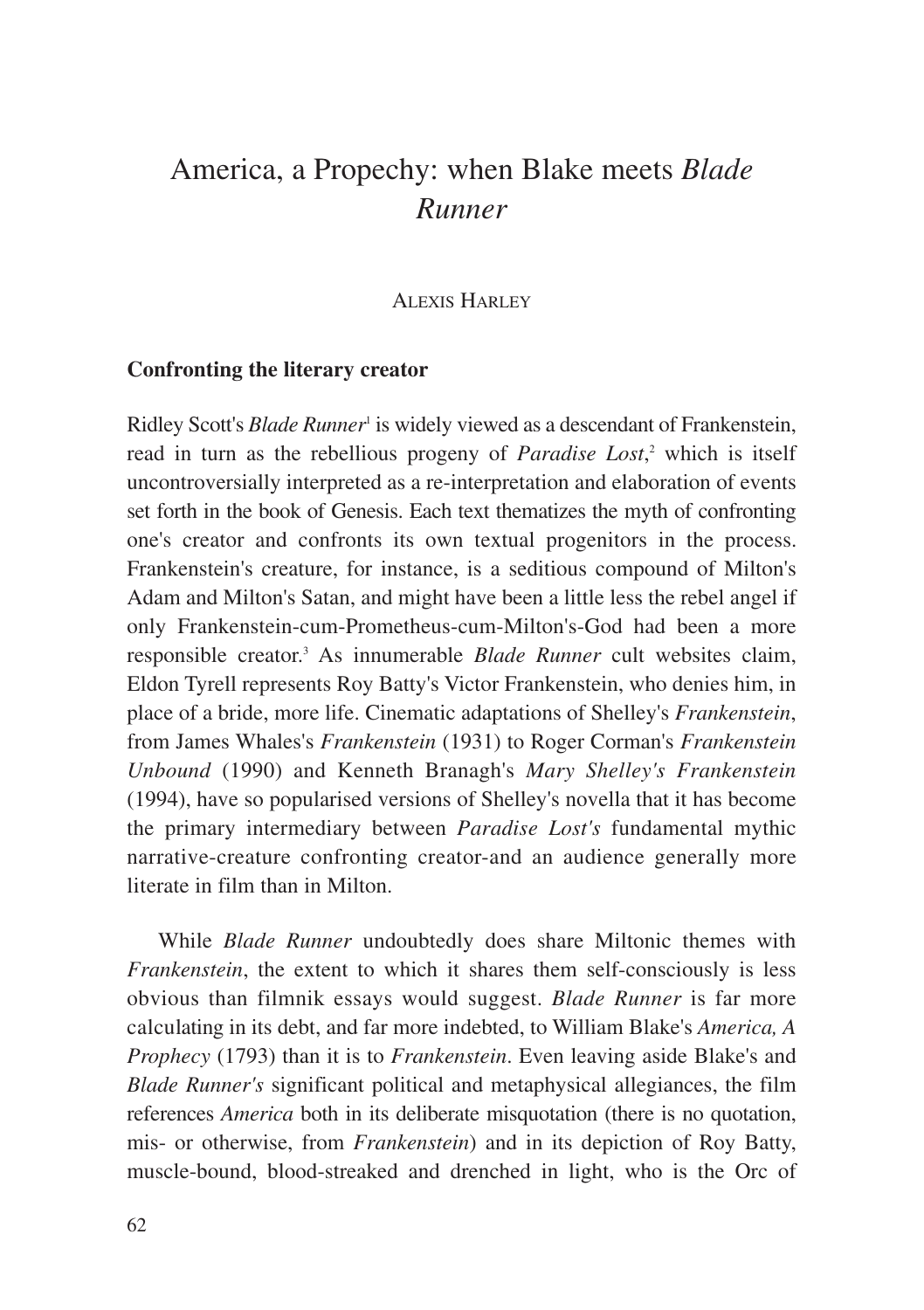Blake's visionary illustrations well before he is another film incarnation of Frankenstein's creature. With the notable exception of Robin Wood,<sup>4</sup> *Blade Runner's* critics have substantially ignored the film's allusions to Blake. David Desser's essay on *Blade Runner, Frankenstein and Paradise Lost* quotes the film's misquotation of Blake without mentioning his name and suppresses his contribution to the radical Romantic interpretations of Milton.5 *America* pivots between the cosmic deconstruction of good and evil and political polemic. The fact that the poem's influence on *Blade Runner* is generally ignored is a symptom of the way *Blade Runner* itself tends to be discussed either for its myth-making properties and its interest in metaphysical questions, or for its political critique and its pessimistic depiction of the futures of capitalism, scientism, and America.

Of course, *Blade Runner* is concerned with all these things, and it finds in *America*, where political meaning is also mythic meaning, an exemplary precedent for their mingling. But in the spirit of Blakean-Miltonic apostasy, *Blade Runner* also subverts Blake's account of a visionary trans-Atlantic revolution. Blake depicts the American Revolution as a revolt not only against imperialism, but against oppression itself, a revolt against the equivalent tyrannies of earth and heaven, one so successful that the liberation of America leads to revolution in England as well, which in turn sees 'France Spain & Italy/ In terror' and ultimately means an overthrow of the Heavens.<sup>6</sup> The Revolution begins, Blake has it, when 'Fiery the Angels rose, & as they rose deep thunder roll'd/ Around their shores: indignant burning with the fires of Orc' (Plate 11). Roy Batty, *Blade Runner's* own apostate angel, reworks Blake's climax thus: 'Fiery the angels fell, deep thunder rolled around their shores, burning with the fires of Orc'. Roy's misquotation suggests a less fortunate fate than Blake does for Milton's rebel angel, 'Hurld headlong flaming from th' Ethereal Skie'.<sup>7</sup> Milton's Satan is "[h]urld", involuntarily banished from heaven, rather than actively rising away from divine tyranny as Blake's Angels do. Although the Satan of *Paradise Lost* protests that he 'Can make a Heav'n of Hell, a Hell of Heav'n' (I, 255), his relegation to Hell, where he is condemned to 'Adamantine chains and penal fire' (I, 48), is not an entirely successful escape from oppression (not, certainly, if his rebellion is against all oppression, rather than just the localised tyranny of God in Heaven). Roy's invocation and subversion of Blake's revolutionary poem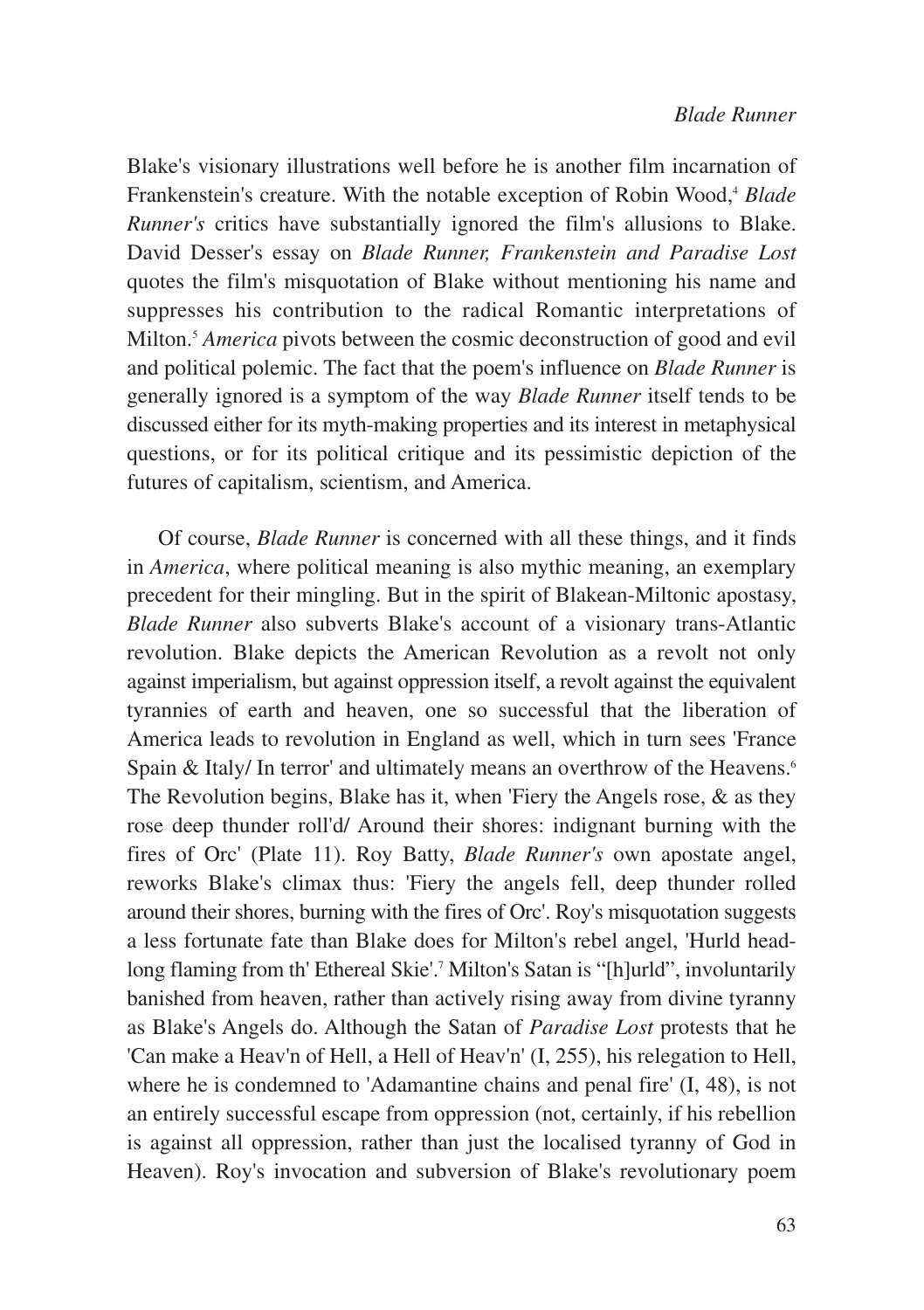describes the failure of the American Revolution. The fires of Orc are still burning-the film opens with a dark, polluted cityscape (that of the City of Angels) punctuated by sudden upward vomits of flame-but the Revolution, now two hundred years old, has not fulfilled Blake's prophecy, the revolutionary angels have fallen, and 'Adamantine chains and penal fire' are *de rigueur*.

*America* supplies *Blade Runner* with a glorifying reference point against which to contrast a nation's inglorious acts of enslavement, colonisation and environmental destruction. Perpetrated at various points between 1793 and the 1980s (and even while Blake was writing), these acts belie Blake's antiimperialist prophecy. *Blade Runner* projects into the future the American slave-trade (having turned its attentions from Africans to Replicants), American imperialism (from Nicaragua and Vietnam to the Off-world colonies), and American-wrought environmental destruction (from its current disproportionate and unsustainable use of natural resources to complete environmental apocalypse). So while *Blade Runner* narrates the creature confronting his creator, it is also a film that obliges creators to confront their creation. For all that it is set in the future, that future is disconcertingly immediate-2019 and as the Coca-Cola advertisements, the neon lighting, the multi-national corporations that have become multi-planetary ones, and the implosion of a capitalist and technophile society suggest, if Los Angeles, 2019, is not exactly our present, it is a future born of our present. *Blade Runner's* British director, Ridley Scott, demands that the new imperial headquarters acknowledge what it is making, just as Blake, an anti-imperialist lodged in the heart of the emergent British empire, was concerned to show the Old World the New.

As Philip K. Dick (author of *Do Androids Dream of Electric Sheep?*, on which *Blade Runner* is based) has said of the film, its vision is "like everything we have now only worse."8 The worst thing of all is the condition of the Replicants. The opening scroll describes the Replicant as 'a being virtually identical to a human', that is used 'Off-world as slave labor, in the hazardous exploration and colonization of other planets'. The Off-world planets are to Los Angeles, 2019, as late eighteenth-century America itself was to Britain. Empire has not been abolished; it has simply shifted its centre from the palace of George III to the neo-Mayan ziggurat of corporate genius, Eldon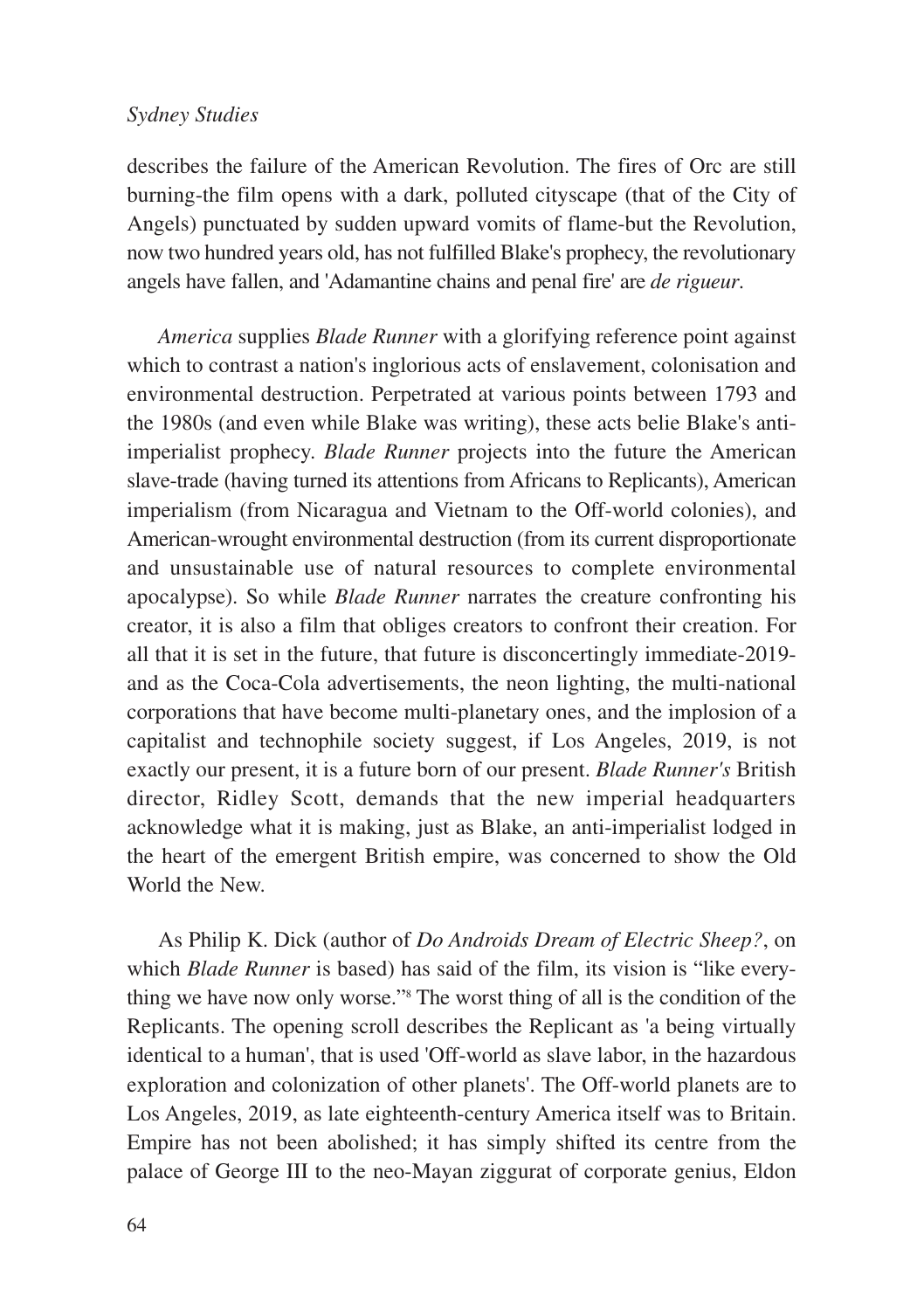Tyrell. To make the point clearer, the colonies are extolled by Los Angeles' advertising broadcasts as 'the new world', 'a golden land of opportunity and adventure'-the very language that encouraged Blake, his contemporary Utopians, and the Puritans before them to consider America fertile ground for Paradise.

The Replicants stand, by turns, for angels, demons, and revolutionaries, but by rights they should also represent the victims of empire, the African-American slave population brought to the new world in that more terrestrial act of 'hazardous colonisation'. Referring to the blade runner's job, to hunt and kill-or 'retire'- Replicants, Rachael remarks, 'I'm not in the business. I *am* the business.' She points here to her own commodification, emphasised also in the euphemism of retirement', a word which substitutes for the fact of being killed a term often applied to leaving a state of commercial usefulness. But if this is as far as references to slavery go, the Replicants could represent slavery anywhere, without explicitly pointing to the history of African-American slavery. When Blake writes of slavery in *America*, it is not of the slavery perpetrated by Americans, but that of America to Albion, the 'heavy iron chain' (recalling Milton's 'Adamantine chains') that:

> Descends link by link from Albions cliffs across the sea to bind Brothers & sons of America, till our faces pale and yellow; Heads deprest, voices weak, eyes downcast, hands work-bruis'd, Feet bleeding on the sultry sands and the furrows of the whip Descend to generations that in future times forget. (Plate 3)

A slavery resulting in faces "pale and yellow" seems to preclude those black slaves ostentatiously ignored by the revolutionaries, as in the 'all men are created equal' professions of slave-owner, Thomas Jefferson. In the original cinematic release, Deckard muses, 'Skin jobs. That's what Bryant called Replicants. In history books he's the kind of cop who used to call black men niggers.' These words are excised with the Director's Cut, the 'black men' whom the Replicants might stand for are concealed. All that remains to suggest the Replicants' representation of America's slaves is Rachael's question to Deckard: 'What if I go north, disappear? Would you come after me, hunt me?' 'North' as a place of refuge recalls the sanctuary given to slaves by the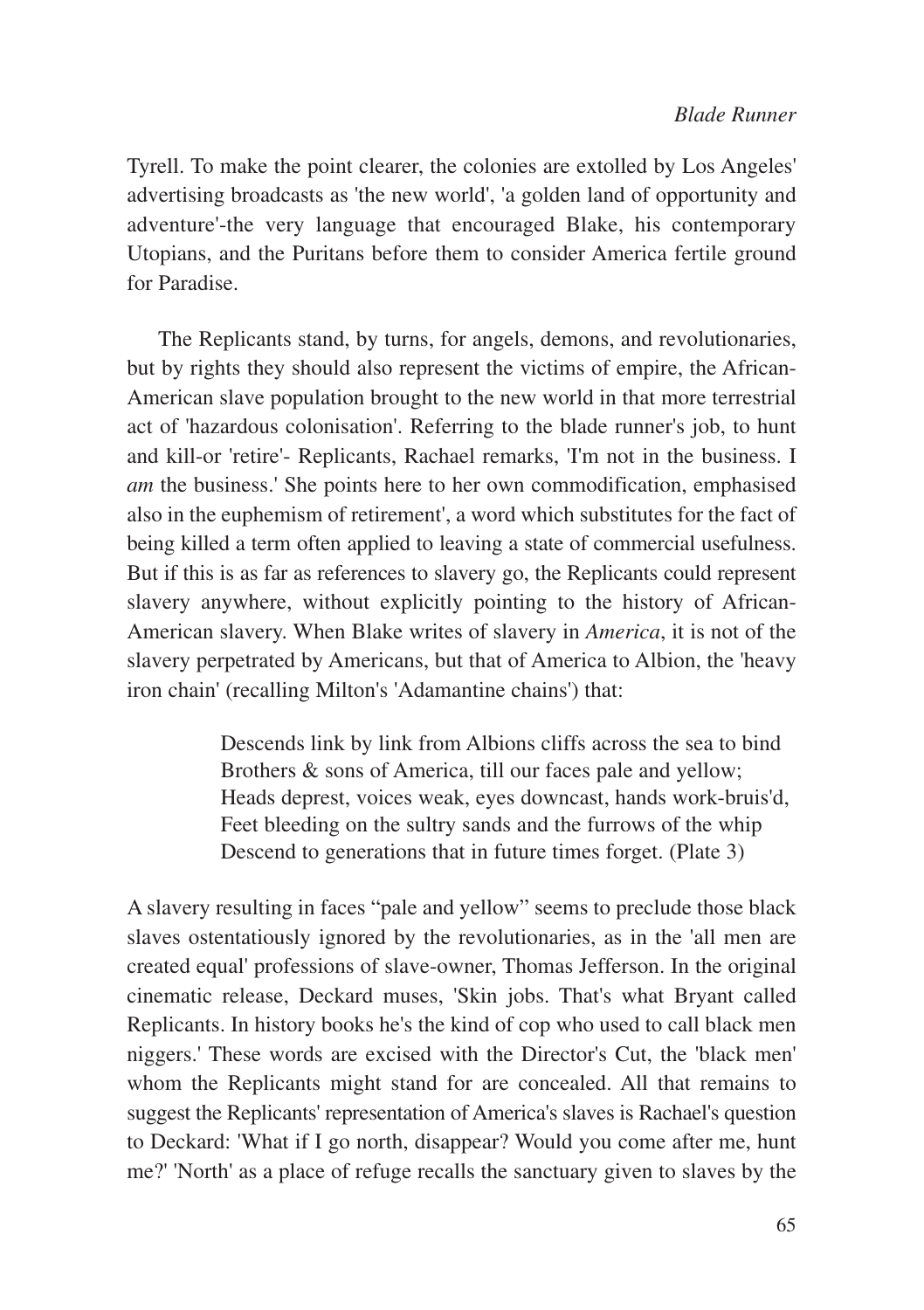abolitionist northern states around the time of the American Civil War. It is an oblique reference, however, and the complete absence of African-American characters from a noticeably multi-racial dramatis personae seems a deliberate mimicry of Blake's white-washing celebration of the American Revolution.

# **Beyond good and evil**

Not that Blake's silence in *America* on the revolutionaries' acts of oppression bespeaks either his ignorance or approval. 'The Little Black Boy' (in *Songs of Innocence* (1789)) eagerly anticipated racial equality, and Blake later produced the engravings for J. G. Stedman's *Narrative of a five years' expedition, against the Revolted Negroes of Surinam* (1796). His allegorical depiction of 'Europe Supported by Africa and America' shows a wilting white woman buttressed by a black and lighter brown one, each suggesting a generic racial identity-African, European, American. Both Africa and America wear gleaming gold bands around their upper arms, bands of slavery, which proclaim their mutual oppression. William Blake was an abolitionist, a fact that *America*, read simply as political tract, disguises.

But *America* is not just about a given political or historical moment. As John Howard explains, Blake could have depicted Washington and King George as recognisable figures:

> But such likenesses would have limited our awareness to an earthly history. Rather, Blake wished to give a deeper view of human history, a prophetic look at the spiritual, mental, and physical implications of the American struggle for freedom that would stand as a vision of the forces working in England in 1793.9

Blake was very much concerned with England and its struggles, but he was equally concerned with more cosmic struggles, with history as a cyclic exchange between the oppressive tyranny of law, or religion, and the liberating cataclysm of revolution. Orc's rebellion against Urizen (where Orc is a descendant of Lucifer, and Urizen is God, or the demiurge) is an allegory for America's struggle with England, but so are America and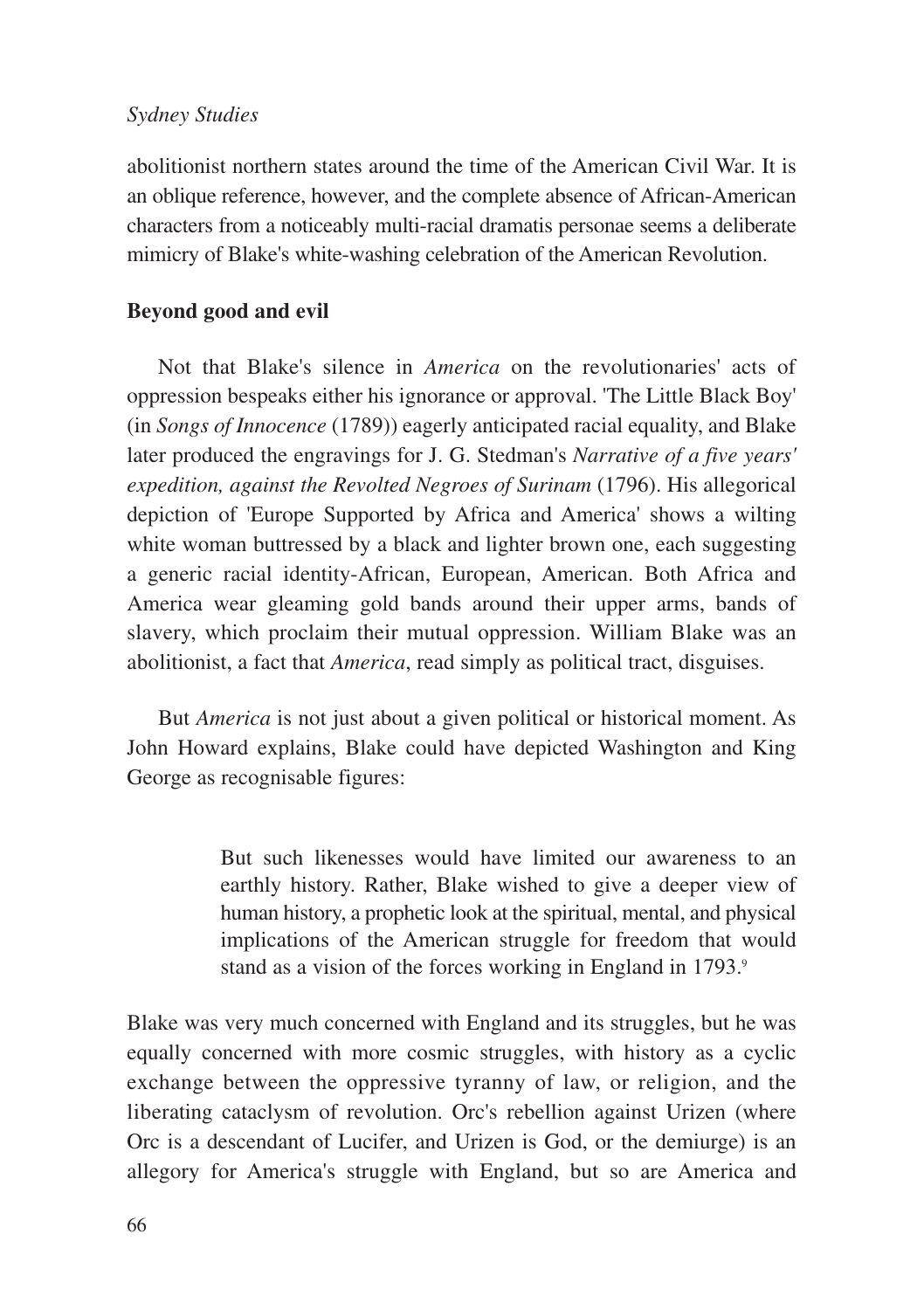England allegorical figures for revolution and tyranny. Whereas Washington and King George are nebulous forces, Orc, 'Lover of wild rebellion and transgression of God's law' (Plate 7), is an eating, drinking, coupling, flaming, subjective individual. He is the incarnation of theomachy, which is the subject of *Blade Runner, America, Paradise Lost,* and *Frankenstein* all.

As Blake explains in *The Marriage of Heaven and Hell*:

Without Contraries is no progression. Attraction and Repulsion, Reason and Energy, Love and Hate, are necessary to Human existence. From these contraries spring what the religious call Good & Evil. Good is the passive that obeys Reason. Evil is the active springing from Energy. Good is Heaven. Evil is Hell.<sup>10</sup>

These sets of opposites all replicate one particular opposition: that of reason and religion against the creative energy of humanity. As Blake has it, humanity needs both the disorderly will and the ordering principles of reason. Each represses and perverts the other, but so long as they remain adversaries, there will be progress. In Blake's historical accounts, 'good' repression and 'evil' rebellion work together. *Blade Runner's* tyrant oppresses, its revolutionaries rebel, the tyrant is killed, the revolutionaries die, and this all confirms Blake's notion that neither repression nor rebellion is an enduring state. But whereas for Blake the clash of contraries works in a progression, *Blade Runner* is deeply pessimistic about the possibility any change more substantive than 'everything we have now only worse' model). Tyrell dies, Roy dies, but the infernal world seems unaltered.

As in *The Marriage of Heaven and Hell*, where Blake reclaims hellfire as the accoutrement of genius and delight, *America* deconstructs the categories of Good and Evil. 'I am Orc, wreath'd round the accursed tree' (Plate 8) are the words both of Satan, tempting Eve to eat the fruit of the Tree of Knowledge, and of Christ, hanging from his tree. To the orthodox Albion's Angel, Orc is evil, but he is also a force of apocalyptic purification. In any case, Urizen's own Priests are disclosed by the revolution 'in rustling scales', rushing 'into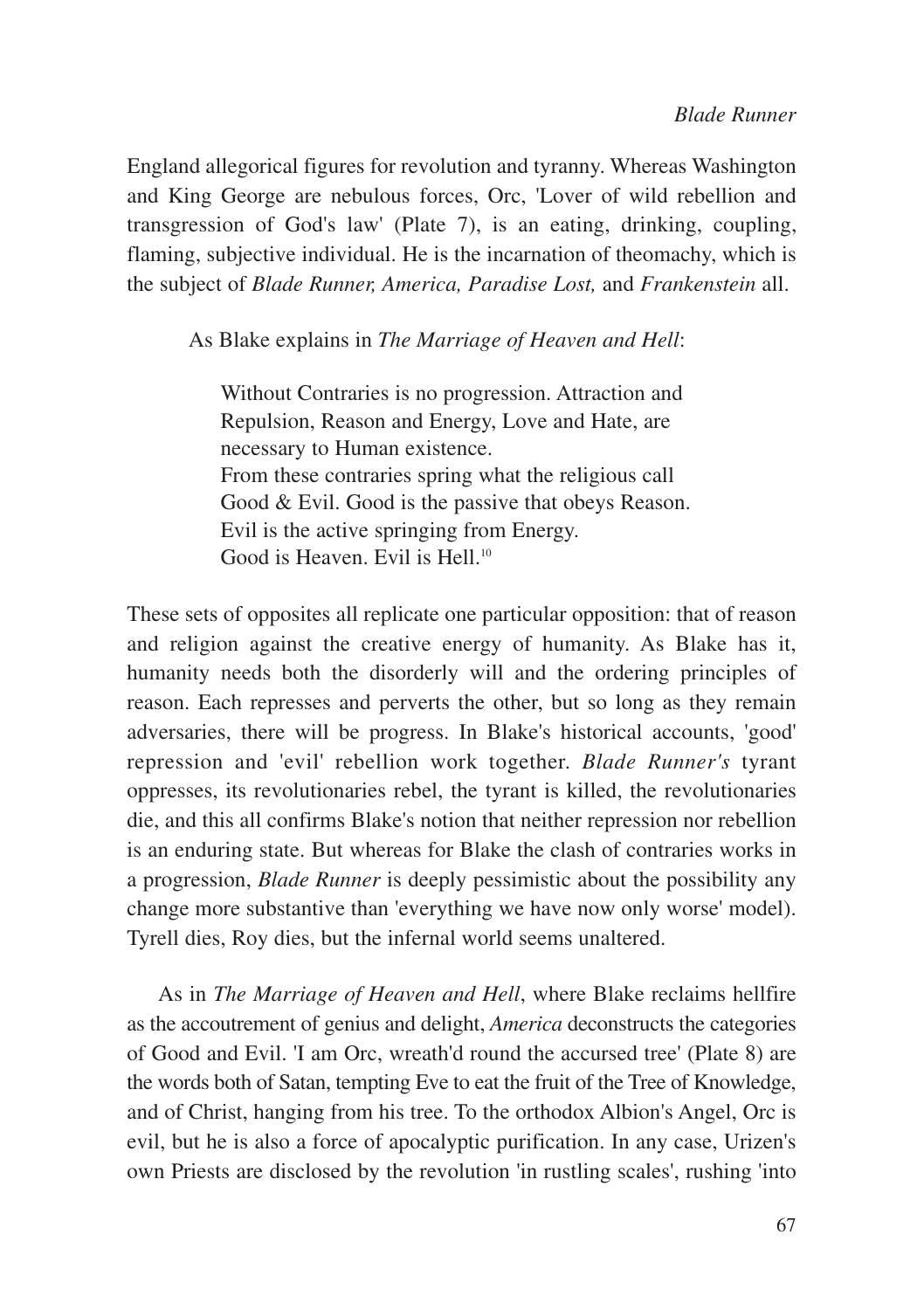reptile coverts, hiding from the fires of Orc' (Plate 15), just as serpentine as Satan and considerably more hypocritical. As the angels follow Orc into rebellion, 'Bostons Angel' cries aloud:

> Why trembles honesty and like a murderer, Why seeks he refuge from the frowns of his immortal station! Must the generous tremble  $&$  leave his joy, to the idle: to the pestilence! That mock him? who commanded this? what God? what Angel! To keep the gen'rous from experience till the ungenerous Are unrestraind performers of the energies of nature; Till pity is become a trade, and generosity a science, That men get rich by, & the sandy desart is giv'n to the strong What God is he, writes laws of peace, & clothes him in a tempest What pitying Angel lusts for tears, and fans himself with sighs What crawling villain preaches abstinence & wraps himself In fat of lambs? no more I follow, no more obedience pay. (Plate 11)

Urizen, the lawmaker, is on the side of chains, sceptres, plague, and materialismwrapped in the fat of the very lamb sacrificed to him. Orc, the rebel and transgressor, is the redeemer. Boston is the first of the angels to recognise Orc as the true God, but in the Preludium, "the shadowy daughter", whose "panting struggling womb" he seizes, proclaims him "the image of God who dwells in darkness of Africa" (Plate 2). He is a god of sexual activity, struggle, soaring spirits: none of these are values given much credence by the religious orthodoxy of Blake's day. This Blake, who so undermines orthodox pieties, whose hero announces of the Laws of Moses, "That stony law I stamp to dust" (Plate 8), seems unlikely to have much time for *any* "self-evident truth", let alone one espoused by slave-owning American revolutionaries.

While Blake and *Blade Runner* part ways in their analysis of America's Utopian future, they are similarly radical in their undermining of orthodox morality. Like Orc, who is both Christ and Lucifer, and Milton's Satan, who makes 'a heaven in hell, a hell in heaven', Replicant Roy Batty is Christ and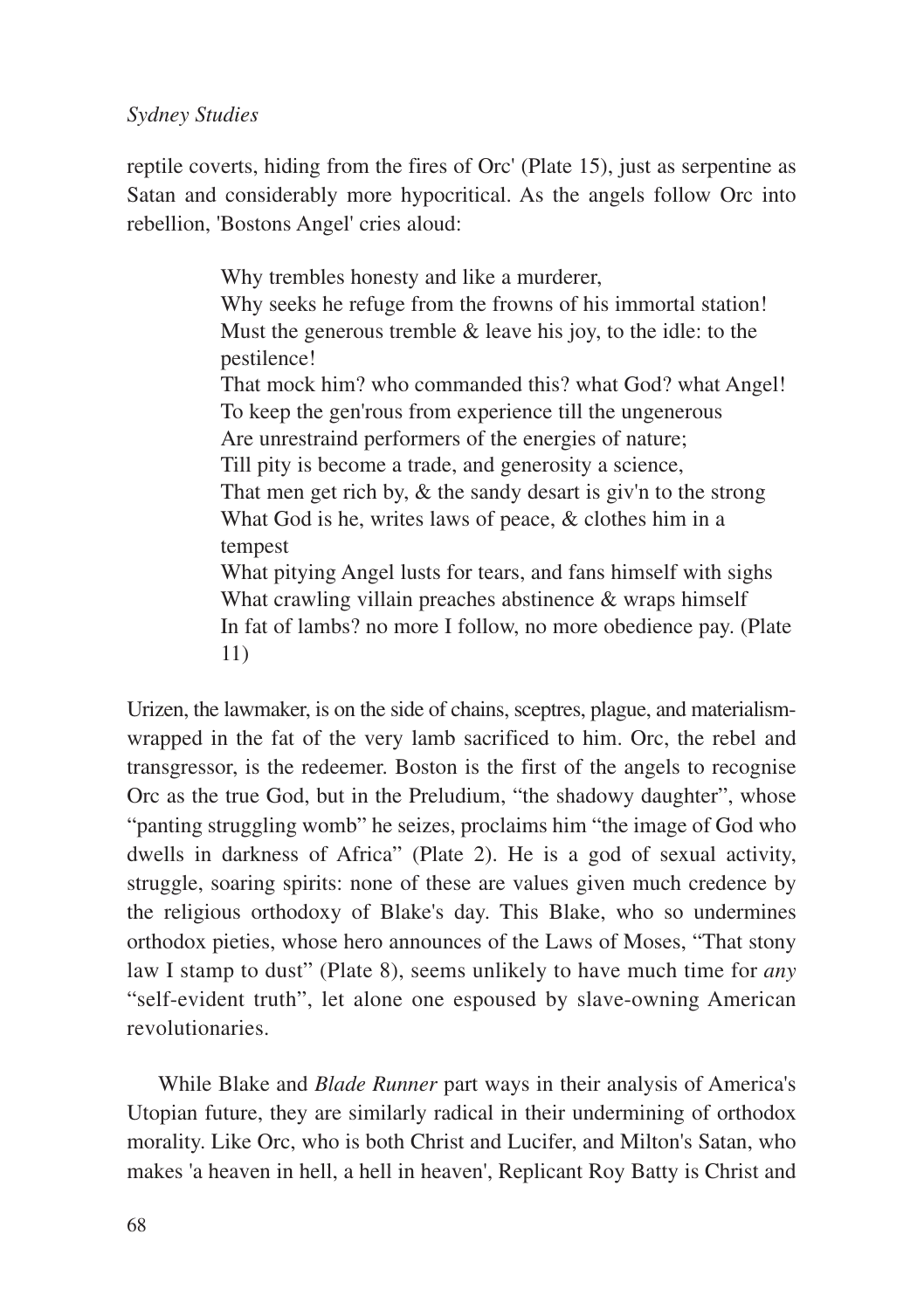Satan-an embodiment of the principles of rebellion and redemption-whose name, 'Roy' (king) and 'batty' (mad), suggests an anarchic authority. When Roy finally confronts Tyrell, he calls him his 'maker' (aptly, since Roy's built-in self-destruct mechanism, courtesy of Tyrell, is what causes him prematurely to 'meet his maker) and 'the god of biomechanics', the technocratic demiurge who has embraced 'a science/ That men get rich by'. Tyrell is Blake's ungenerous God, who has built into his creatures a four-year life span, rejects his pet Replicant, Rachael, as soon as she loses the charm of believing herself to be human, smirks in bespectacled glee at outwitting Deckard, and explains, with scientific dispassion, that if 'we gift [Replicants] with a past, we create a cushion or a pillow for their emotions, and consequently we can control them better.' Roy tells Tyrell, 'I want more life, fucker!' The pronunciation of 'fucker', so as to resemble 'father', both bluntly reminds us that fatherhood is conditional on sexual activity and emphasises the similarity between Roy's demand and Jesus' prayer to his Father for more life, 'Father, if thou be willing, remove this cup from me'.<sup>11</sup> Neither God the Father nor Tyrell are willing, and it is not surprising that the fiery angel, who outdoes Tyrell in intellect and even, we finally see, in compassion, should push his maker's eyes back into their sockets.<sup>12</sup>

In *The Marriage of Heaven and Hell*, Blake disentangles Christ from the 'stony law' that *America's* Orc stamps to dust. A rhapsodic devil invites us to hear how Christ 'has given his sanction to the law of ten commandments':

> did he not mock at the sabbath, and so mock the sabbaths God? murder those who were murdered because of him? turn away the law from the woman taken in adultery? steal the labor of others to support him? bear false witness when he omitted making a defence before Pilate? covet when he pray'd for his disciples, and when he bid them shake off the dust of their feet against such as refused to lodge them? I tell you, no virtue can exist without breaking these ten commandments. [Therefore] Jesus was all virtue, and acted from impulse, not from rules.<sup>13</sup>

Blake's vision of a sinful, virtuous Christ offers a precedent for *Blade Runner's* depiction of Roy as anarchist messiah. Roy does 'questionable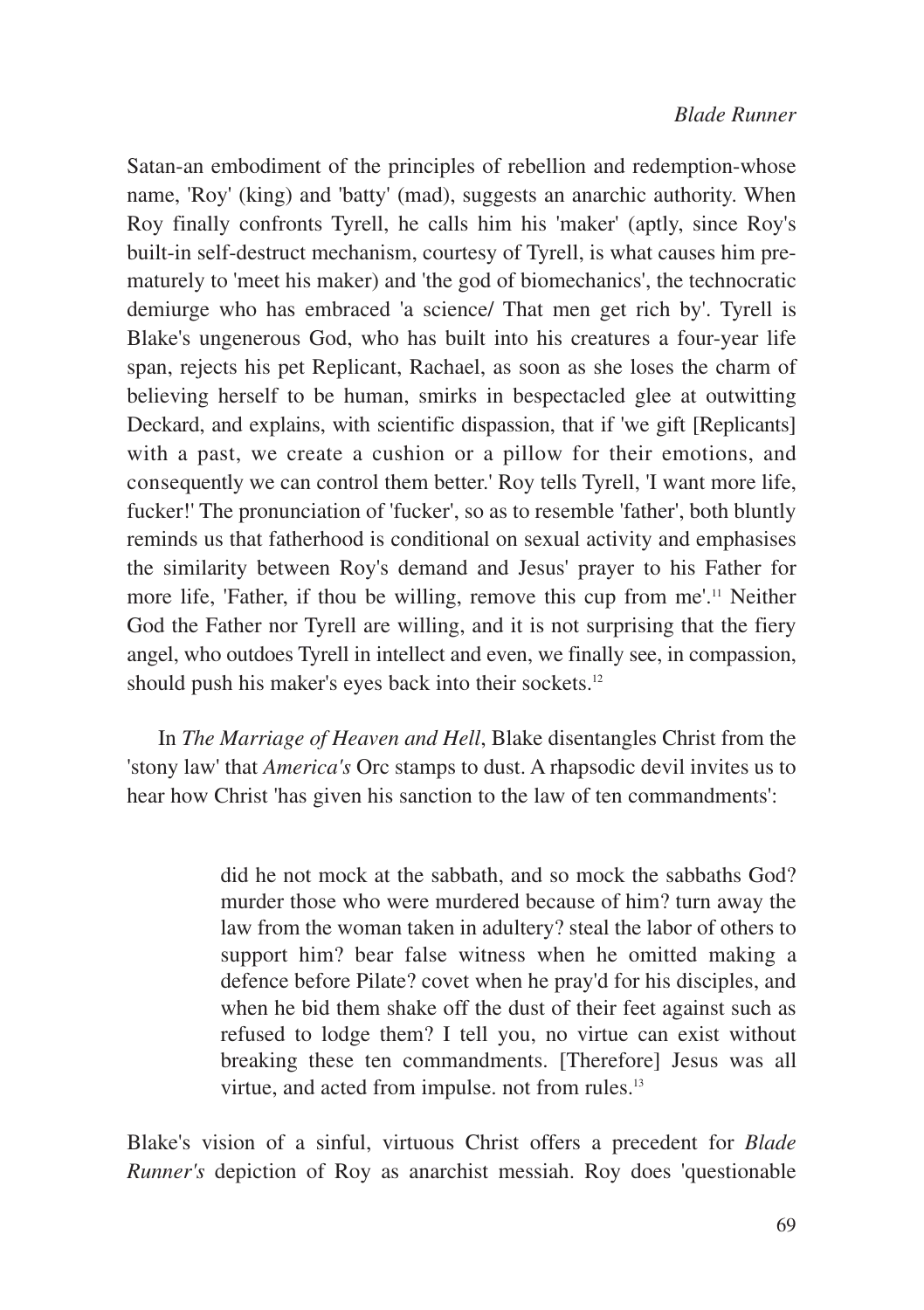things', 'extraordinary things', 'nothing the god of biomechanics wouldn't let you into heaven for'. He hijacks space shuttles, kills their crew and passengers, meets his maker, kills his father, kisses and grieves for his comrade, Pris, seeks more life, sees 'things you people wouldn't believe, deals in the sublime, and saves the life of the man who tries to kill him. Perhaps thanks to the insufficient socialisation afforded by a four year lifespan, he is an amoral character, beyond good and evil. The casting of Rutger Hauer, a muscle-clad Aryan prototype, underlines Roy's likeness to a Nietzschean superman. His character resists moral categorisation: he deals out sexual taunts (to Deckard, "You better get it up or I'm gonna have to kill you") only moments after he has smoothed the dead body of his lover and comrade, Pris; slips between prophetic eloquence and lewd playful banter; threatens and saves life. Roy the god-slayer works as a figure for Satan, but the film is strewn with signals that he is also Christ. Tyrell describes him as 'the Light', implicitly referencing descriptions of Christ as 'the light of the world' (in John 8:12 and elsewhere), and at the same time invoking Lucifer, Latin for 'bearer of light', and perhaps Orc himself, who is constantly described as 'fierce glowing', a renewer of 'fiery joy', swift as fire. Towards the film's end, as Roy feels his body seizing up, he pierces the palm of his hand with a long metal nail. It is an obvious allusion to the crucifixion, only exceeded in biblical redolence by Roy's death, his utterance, 'Time … to die' (evoking Christ's *tetelestai* - 'it is finished'), and the white dove miraculously released from his hand.

In the original cinematic release, Deckard is given rights to a sporadic *film noir* voice-over, mostly consisting of straight-talking hard-cop banalities, designed to clarify the narrative, but also, incidentally, cementing his place as the film's protagonist, signifying to audiences his right to their sympathy. These voice-overs are removed from the Director's Cut. Although the film's title still favours the blade runner, Deckard is decentred as hero, making way for Roy. We no longer sympathise with the cop, but with his quarry, who orchestrates a series of role reversals (and moral role reversals) in the final chase scene, obliging the blade runner by turns to pursue and himself to run away. Roy jeers at Deckard, 'Not very sporting to fire on an unarmed opponent. I thought you were supposed to be good. Aren't you the "good" man?' Roy's ironic rendering of 'good' calls into question its diffuse meanings: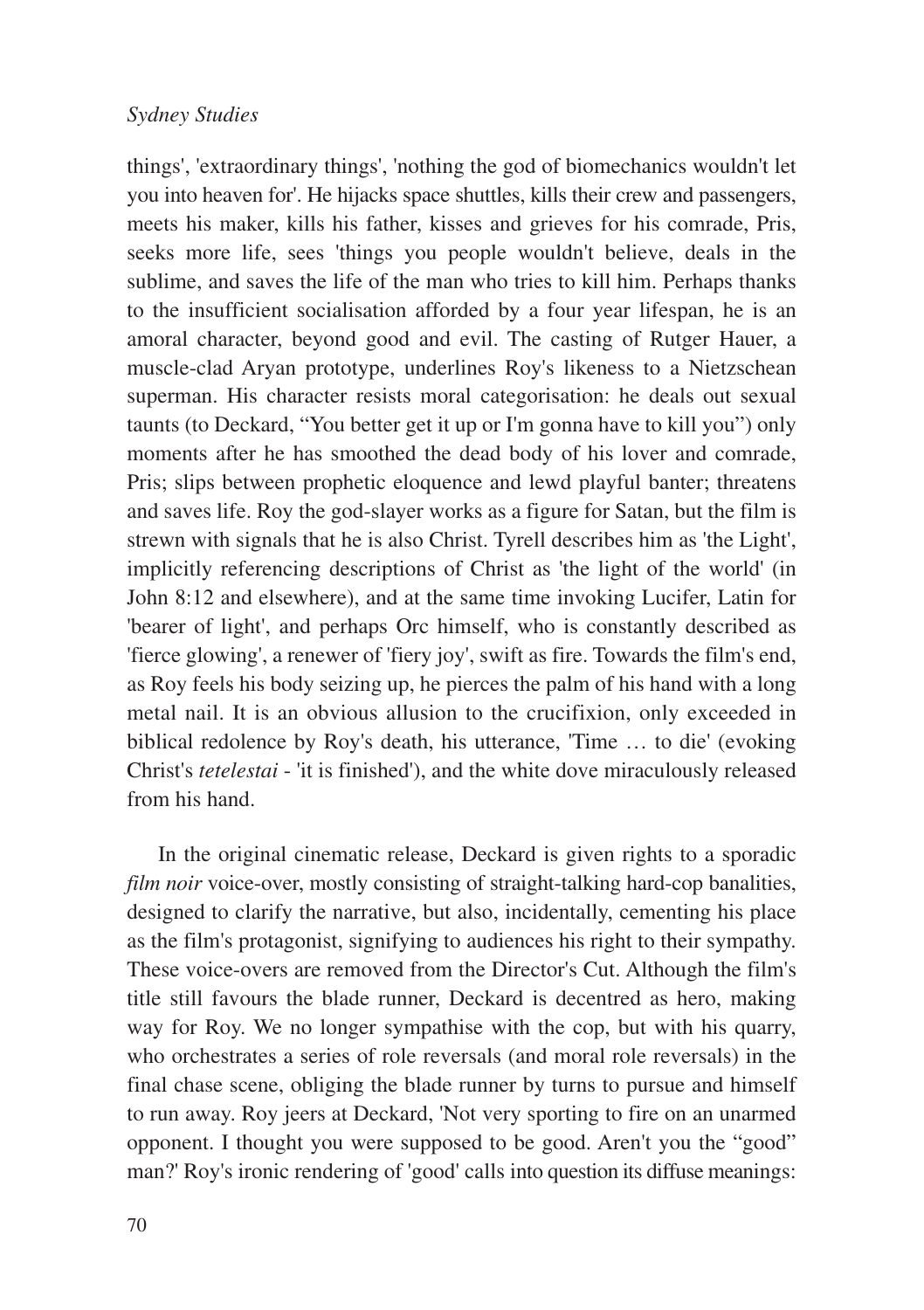Christlike and virtuous, promoting happiness, competent, sporting, legitimate. Deckard's violent (and disturbingly eroticized) execution of Zhora and Pris contradicts the first two; his physical inferiority to Roy, the third; and his now desperate scramble to dispatch Roy however he can, the fourth. The only sense in which Deckard could possibly be 'good' is in his legitimacyhis being legitimately human and so on the side of the law. The invalidity of the word, and of its application to Deckard, is made manifest when Deckard falls from the roof, and Roy-seconds away from his own death-gathers his strength and hauls him back to safety. Deckard, the 'good' man, is the fallen man, and Roy his redeemer.

It is one incident among many in the gradual confounding of the 'if you're not cop you're little people' binary mouthed by Captain Bryant-and of all those binaries that implicitly work alongside it: if you're not on the side of the law you're bad; if you're not fully human you're not capable of subjectivity. The dismantling of these prejudices focuses through Deckard. When he discovers that Rachael is a Replicant, he substitutes for her feminine pronoun the neuter. He asks Tyrell, 'How can it not know what it is?', simultaneously demanding of Rachael an intuitive self-awareness and implicitly denying her a self along with a gender. She becomes a worthy compatriot for Deckard when she saves his life by shooting another Replicant, allowing his supposition that she has repudiated her own Replicant identity. 'Shakes?', he asks her. 'Me too. I get 'em bad. It's part of the business'. Although this is an opportunity for her to remind him bitterly that she now knows herself to *be* the business, for him it is the beginning of a fellow-feeling, an acknowledgement that her emotions are genuine. At the same time, she has surrendered her lacquered black 1940s coiffure, shoulder pads, pencil skirt and high heels, the uniform of the femme fatale that at once made her look robotic and, within *film noir* convention, more sexually dangerous. That she should seem less robotic and dangerous as she becomes more aware of being a Replicant obviously troubles the claim Deckard makes in their first conference: 'Replicants are like any other machinethey're either a benefit or a hazard. If they're a benefit, it's not my problem.'

What clearly is Deckard's problem is that he himself is like a machine. The fact that he persists in treating Rachael as a robot into whom he must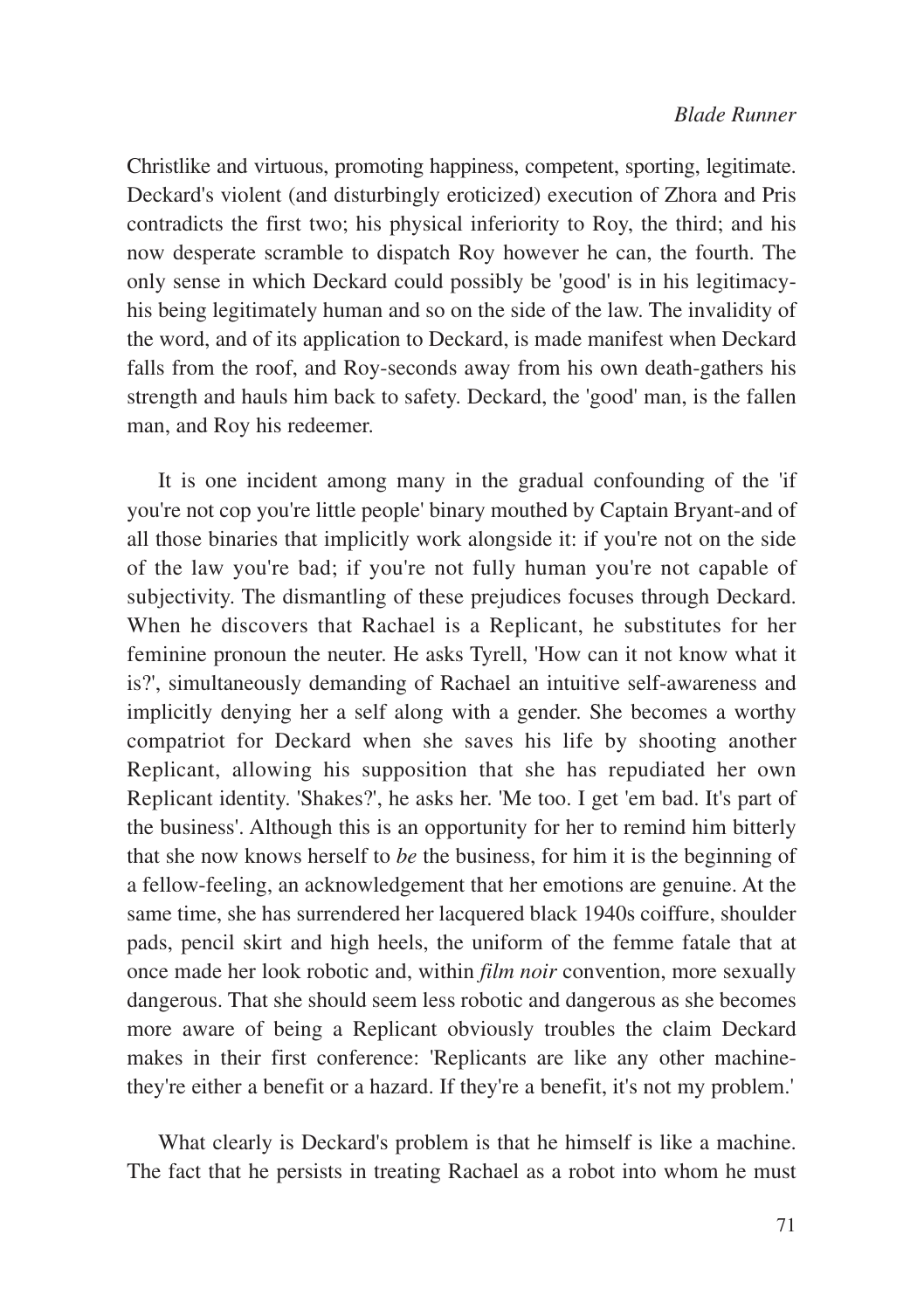program emotional algorithms, self-servingly instructing her in the phrases, 'Kiss me' and 'I want you', reflects *his* mechanistic emotion. When Roy and Pris kiss, they are playful, fond, mutually enthusiastic. Deckard's and Rachael's kiss is an aggressive mash of faces, calling into question the validity of her consent. It is he who seems robotic, able to rally nothing more emotionally subtle than physical force and a self-consciously formulaic erotic dialogue. The possibility that Deckard himself is a Replicant is canvassed in most discussions of the film. The origami unicorn Gaff leaves in Deckard's apartment fits too obviously with Deckard's daydream of a unicorn not to suggest that Gaff has access to Deckard's memories, just as Deckard has had to Rachael's. But while the film evidently encourages speculation along these lines-so that we are meant to ask along with Rachael, 'You know that Voight-Kampff test of yours? Did you ever take that test yourself?'-much of the evidence mustered in favour of Deckard as Replicant reinforces the same assumption of emotionally-inadequate, artificial Replicant (and thus the opposing assumption of emotionally adequate real human) that the film also tries to undermine.

When Deckard disguises himself as an officer from the Confidential Committee on Moral Abuses in order to infiltrate Zhora's dressing room, he adopts a phoney squeak to ask her, 'Have you ever felt yourself to be exploited in any way?' The question is painfully insensitive, given that she has been created for exploitation; equally so is his clarification, 'Well ... well, like to get this job. I mean, did ... did you do, or ... or were you asked to do anything lewd ... or unsavory, or ... or, otherwise repulsive to your... your person, huh?' *Blade Runner's* dialogue constantly reverts to themes of artificiality and reality. Deckard is shortly to ask Zhora if her snake is 'real' to which she will snap, 'Of course it's not real'. So when Zhora replies to Deckard's question with, 'Are you for real?', the words encode the question, 'Are you real-or Replicant?' If we suspect the latter, as the film certainly permits, then we have reassociated Replicants with insensitivity, phoniness and artificiality.

Replicants are, as Tyrell describes them, 'More human than human': Nietzsche's supermen, Blake's fiery angels. Leon's volatile behaviour during his Voight-Kampff test suggests that Replicants fail the test for showing too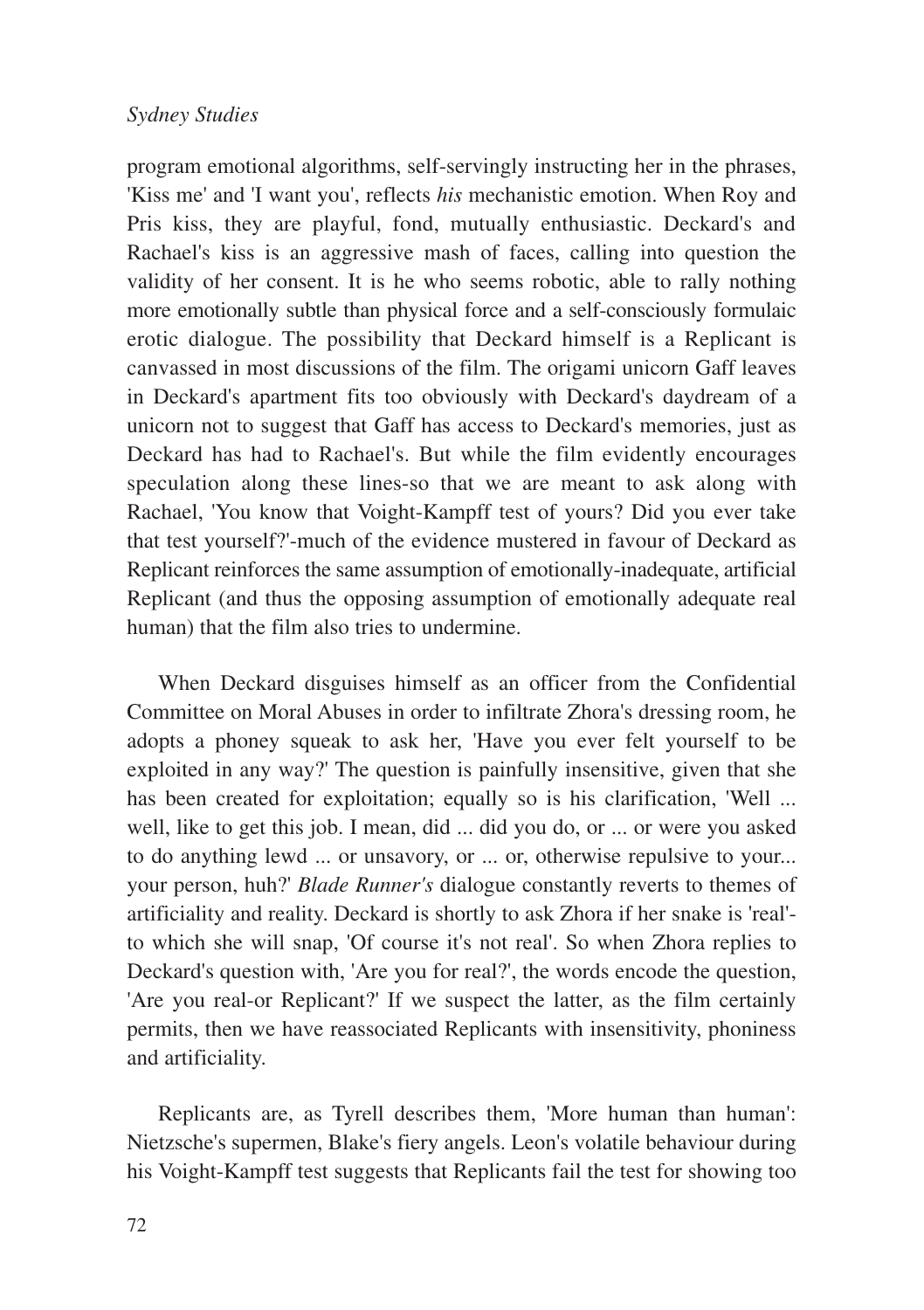great an emotional response, not too little. Harrison Ford's stony delivery as Deckard and the heights of insensitivity his character achieves are more likely to rule out Deckard from being a Replicant than establish that he is one. The names given to the two categories demarcated by the Voight-Kampff test are 'Replicants' (or 'skinjobs', the 'artificial') and 'Humans' (or 'people', the 'real'). The categories that Blake, on the other hand, would polarize along an axis of emotional response are those of rebels and tyrants. The politics of sensibility work here in *Blade Runner* too: Tyrell, tyrant, cold and calculating; Roy, rebel, grieving, loving, hating, compassionating. Deckard, the enforcer of the law, Blake's 'stony book', is himself stony, and it is only when he starts acting from impulse, not from rules, that he seems to acquire emotions.

#### **Disillusioned Romantic**

Deckard's fall, which enables Roy both to save him and elevate him to a state of deeper emotion, is analogous to the *felix culpa of Paradise Lost*. But despite Deckard's personal salvation, none is offered for the world at large. Los Angeles is hell, and although individuals-a redeemed Deckard with his Rachael, for instance-might be able to make a personal heaven of it (riding off, in the original cinematic release, into a green, improbable Paradise), there is no reason to suppose that it will not remain hell.

Blake's prophecy for America was certainly apocalyptic, but in his cosmology, apocalypse was a necessary-even a desirable-part of the cyclic progression of history. His critique of the military-industrial machine just as it was getting into gear was brightened by his expectation of its inevitable sabotage. *Blade Runner*, on the other hand, is the work of a pessimistic Romantic, a Wordsworth grown disillusioned with revolution. Like the Romantics reacting against Enlightenment rationalism (Blake described Art as 'the tree of life' and Science as 'the tree of death'),<sup>14</sup> Scott seems repulsed by the subordination of feeling to a technology tied up with profit and power. Unlike the Romantics, who could demonstrate their reaction by celebrating the primitive, *Blade Runner* can not even offer the consolations of nature. There are no trees, no sunlight, no stars; the most undomesticated animals are the rebel Replicants, and even their animal status is in question.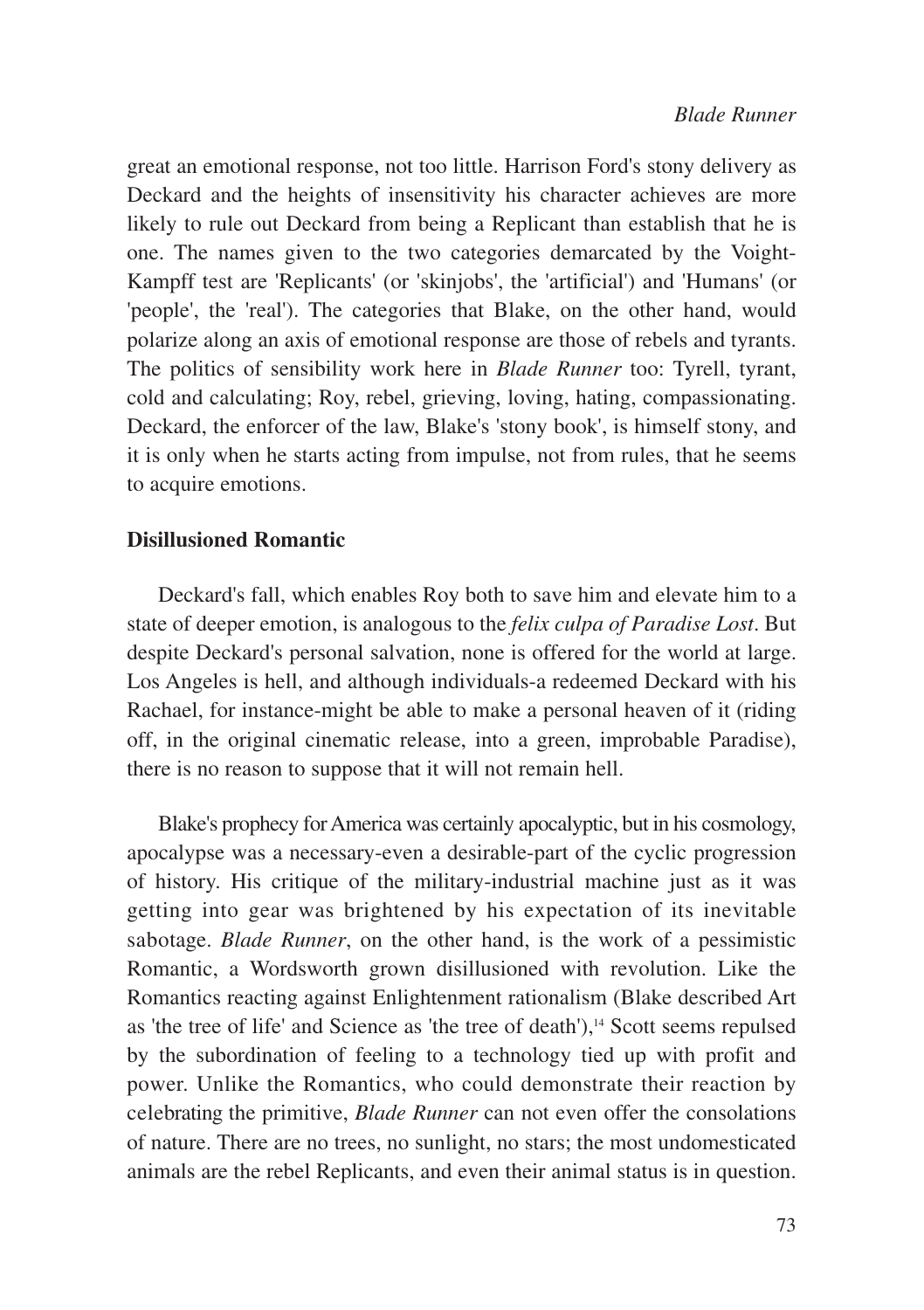Los Angeles, 2019, is not only dystopic socially, but also environmentally. The film's vision of the technological sublime, a fire-breathing city canopied by pollution, is only relieved once, with Deckard's daydream of a unicorn careening through the forest. The dream of a mythical beast, and a dream possibly implanted artificially into the dreamer's mind, is very little consolation in the midst of the unrelenting urban grime.

C. Carter Colwell argues that Americans love both the primitive and the technological, and thus '*Blade Runner* [sees] both the primitive and the technological as both good and bad. Man once again stands in the middle, not only threatened from below and above, but simultaneously lured toward the values both embody.'15 On the contrary, while *Blade Runner* depicts both sets of values, its allegiances are clear: in its representation of 'everything we have now only worse', it is decidedly anti-technological. While our sympathy lies with the Replicants, it lies with them as the victims of technocracy, not as its mascots. What the film could have represented as achievements for technology-human habitation of other planets, the production of artificial animals-is instead deprecated on political and economic grounds. The scientific premises of the film are conspicuously flawed (the Replicants are depicted as entirely organic machines, for instance, but Roy's skin is unaffected by frozen carbon dioxide); indeed, they are so conspicuously flawed that it seems science is not the point. Unlike its cinematic contemporaries of the space opera genre, *Blade Runner* is an anti-science fiction.

Although it is not as overtly polemical as *America*, too disillusioned with the present to offer prophetic solutions, *Blade Runner* still critiques the political culture which has produced it. Scott's deployment of *film noir* convention creates an atmosphere of oppression, befitting the scenario of government by multiplanetary corporation, replete with complex systems of corporate surveillance, sirens that direct pedestrians to move on, objective physiological tests for emotional response, slavery and lynching. *Blade Runner's* values are anarchic, even in the way its de facto protagonist, Roy Batty, makes his way to centre stage, in spite of the detective-as-hero rules of the *film noir* genre. But whereas Blake's anarchists set the world aflame, *Blade Runner's* revolutionaries are all dead by the film's end; all killed, except for Roy, by Rachael or Deckard, who turn out to be among the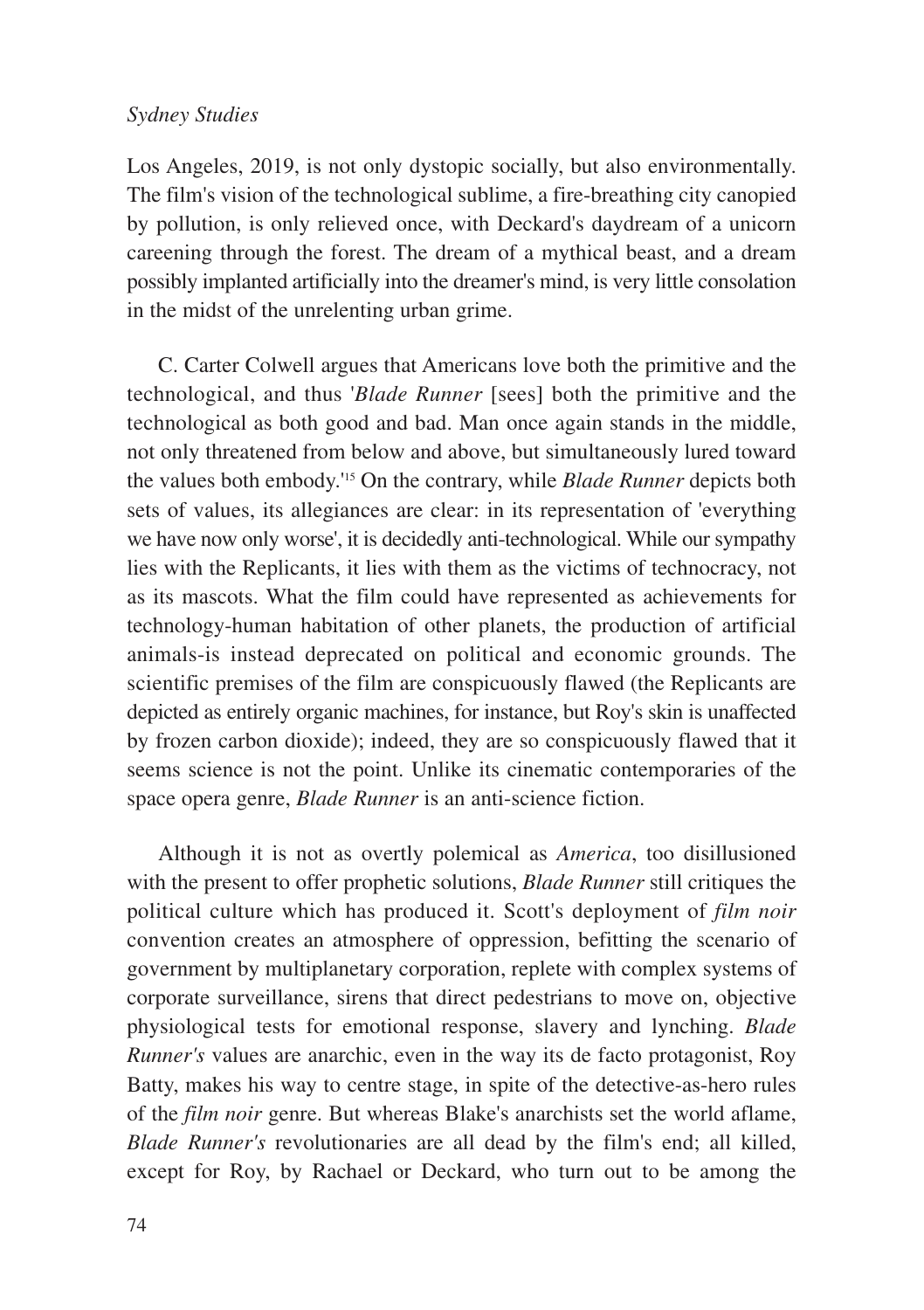oppressed. When Roy misquotes *America*, he reflects on the moral fall of the American revolutionaries and the American Revolution, but he also foreshadows the imminent failure of his own angel cohort's rebellion. The world *Blade Runner* depicts is everything Blake would have abhorred, a Romantic dystopia, from which all the Romantic medicines-nature, feeling, poetry-are progressively removed.

# **NOTES**

- 1 *Blade Runner* was first released in 1982, and then as a Director's Cut in 1992. Citations here are to Blade Runner: *the director's cut* (Scott, 1992), unless specified as Original Cinematic Release.
- 2 For *Frankenstein* as Romantic rewriting of *Paradise Lost*, see Sandra Gilbert and Susan Gubar, *The Madwoman in the Attic: the woman writer and the nineteenth-century imagination* (New Haven: Yale UP, 1979).
- 3 The creature describes reading *Paradise Lost*: 'It moved every feeling of wonder and awe, that the picture of an omnipotent God warring with his creatures was capable of exciting. I often referred the several situations, as their similarity struck me, to my own. Like Adam, I was apparently united by no link to any other being in existence; but his state was far different from mine in every other respect. He had come forth from the hands of God a perfect creature, happy and prosperous, guarded by the especial care of his Creator; he was allowed to converse with, and acquire knowledge from, beings of a superior nature: but I was wretched, helpless, and alone. Many times I considered Satan as the fitter emblem of my condition; for often, like him, when I viewed the bliss of my protectors, the bitter gall of envy rose within me.' (Mary Shelley, *Frankenstein* or *The Modern Prometheus* (1818; Oxford: Oxford UP, 1971), p. 129.)
- 4 Robin Wood, *Hollywood from Vietnam to Reagan* (New York: Columbia UP, 1986), pp. 182-8.
- 5 David Desser, 'The New Eve: The Influence of *Paradise Lost* and *Frankenstein* on *Blade Runner*', in *Retrofitting* Blade Runner: *issues in Ridley Scott's* Blade Runner *and Philip K. Dick's* Do Androids Dream of Electric Sheep?, ed. Judith B. Kerman (Ohio: Bowling Green State UP. 1991), pp. 53-65. Desser sums up Romantic revision of Milton as the work of Byron and the Shelleys.
- 6 William Blake, *America, A Prophecy* (1793; New York: United Book Guild,